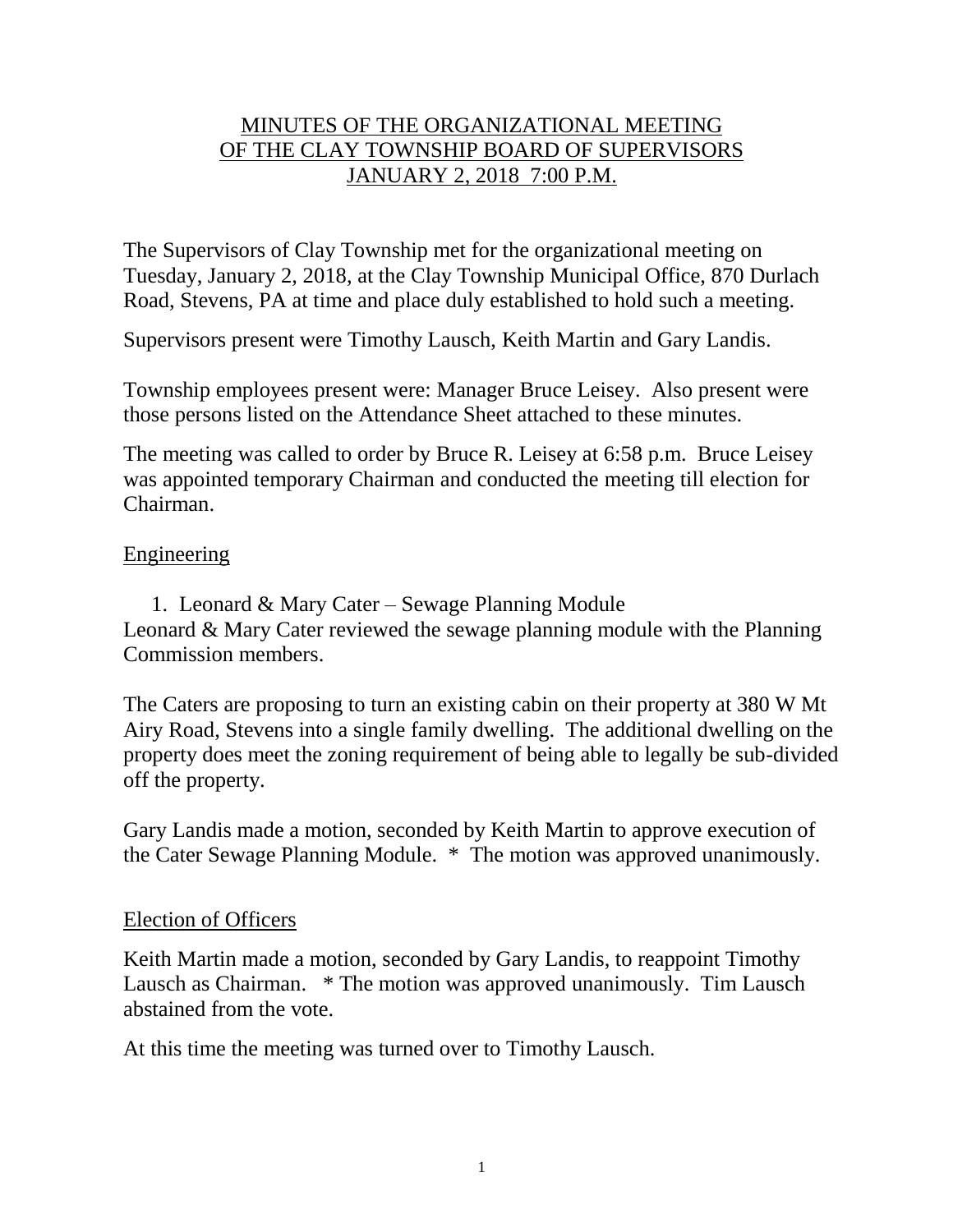Gary Landis made a motion, seconded by Tim Lausch, to appoint Keith Martin as Vice Chairman. \* The motion was approved unanimously. Keith Martin abstained from the vote.

Keith Martin made a motion, seconded by Tim Lausch, to reappoint Gary Landis as Secretary. \* The motion was unanimously approved. Gary Landis abstained from the vote.

# Department Heads

Keith Martin made a motion, seconded by Gary Landis, to reappoint Tim Lausch as Supervisor in charge of the Administration. \* The motion was approved unanimously.

Tim Lausch made a motion, seconded by Keith Martin, to reappoint Gary Landis as Supervisor in charge of the Transportation and Public Works Department. \*The motion was approved unanimously.

Gary Landis made a motion, seconded by Tim Lausch to reappoint Keith Martin in charge of the Police Department and Emergency Services. \* The motion was approved unanimously.

Gary Landis made a motion, seconded by Keith Martin to reappoint Tim Lausch and Keith Martin to represent Clay Township on the Northern Lancaster County Regional Police Department Board of Commissioners. \* The motion was approved unanimously.

# Tax Rate

The Board of Supervisors acknowledged the tax rate at 1.17 mills. This rate was established at the December 26, 2017 Board of Supervisors meeting.

The Board of Supervisors acknowledged the Local Services Tax of \$52.00 per person earning over \$12,000 in Clay Township. This rate was established at the December 8, 2008 Board of Supervisors meeting.

# Banking Institution

Keith Martin made a motion, seconded by Gary Landis, to appoint BB&T, as the Clay Township Banking institution for all General and Recreation funds, and for the Sewer Fund checking account and Capital Improvement account for the year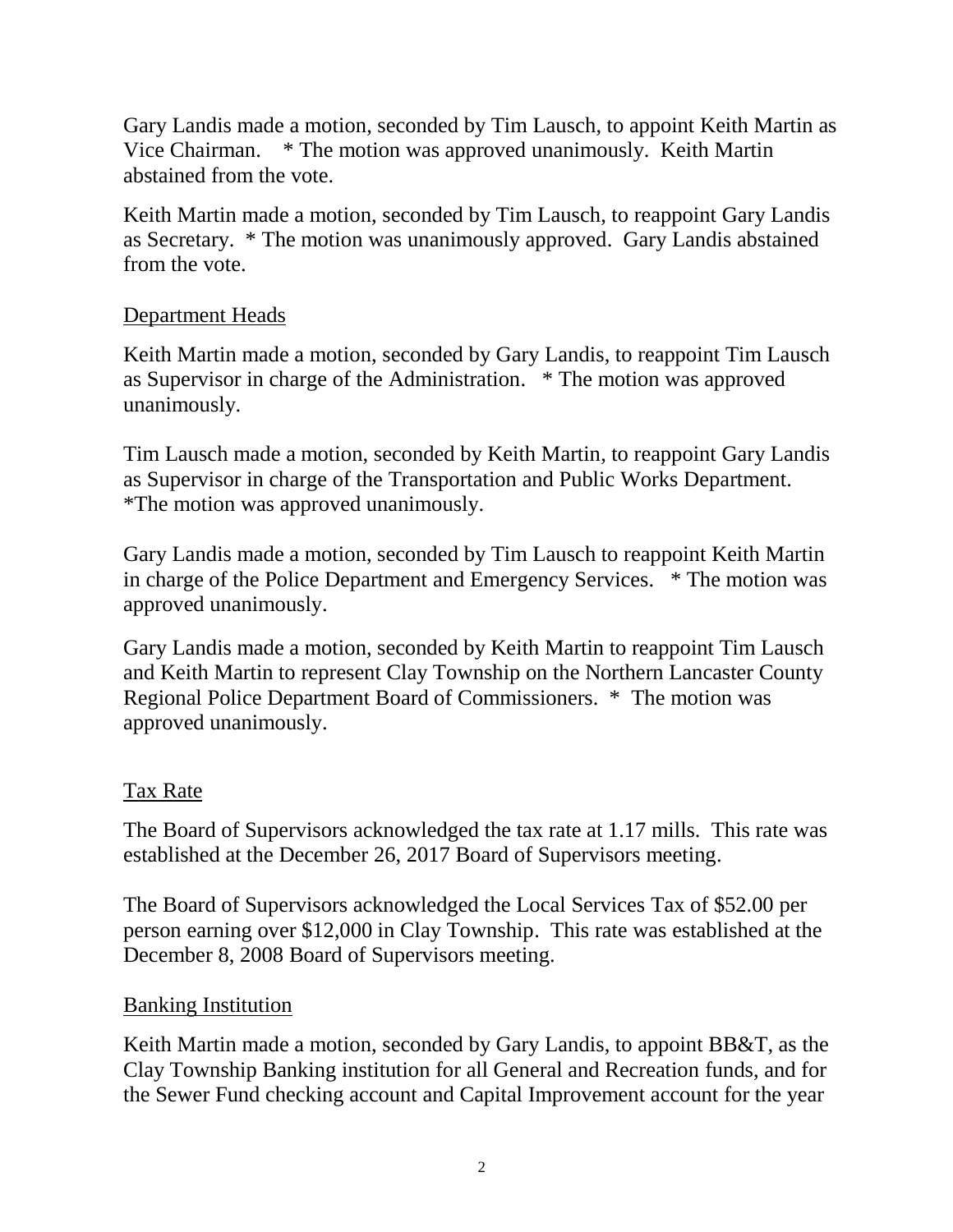of 2018, and to authorize Keith Martin, Bruce R. Leisey and Gary Landis to cosign checks and to require two signatures on all checks. \* The motion was approved unanimously.

Gary Landis made a motion, seconded by Keith Martin, to reappoint PLIGIT as the Clay Township Banking Institution for Liquid Fuels Funds and the General Fund CD Accounts for the year 2018, and to authorize Keith Martin, Bruce R. Leisey and Gary Landis to co-sign checks and to require two signatures on all checks. \* The motion was approved unanimously.

## Township Solicitor

Gary Landis made a motion, seconded by Keith Martin, to reappoint the firm of Mejia Law Group with Jennifer Mejia as the Township Representative, as the Clay Township Solicitor for 2018. The firm will be paid rates noted in the agenda. \* The motion was approved unanimously.

## Engineering Firm

Keith Martin made a motion, seconded by Gary Landis, to reappoint Hanover Engineering Associates as the Clay Township engineer for 2018. Robert Lynn will be the Township's representative at the attached rates. \* The motion was approved unanimously.

## Township Manager/Treasurer/Assistant Secretary

Keith Martin made a motion, seconded by Gary Landis, to reappoint Bruce Leisey as Township Manager/Treasurer/Assistant Secretary for 2018. \*The motion was approved unanimously.

## Roadmaster

Keith Martin made a motion, seconded by Gary Landis, to reappoint Earl Stauffer as Township Roadmaster for 2018. \*The motion was approved unanimously.

## Sewage Enforcement Officer

Gary Landis made a motion, seconded by Keith Martin, to reappoint Marvin Stoner as Clay Township's Sewage Enforcement Officer for 2018 at the rate of \$200 per perk and probe, \$100 per permit and \$50 per hour for other work. There was no decision made on Alternative Sewage Enforcement Officer for 2018,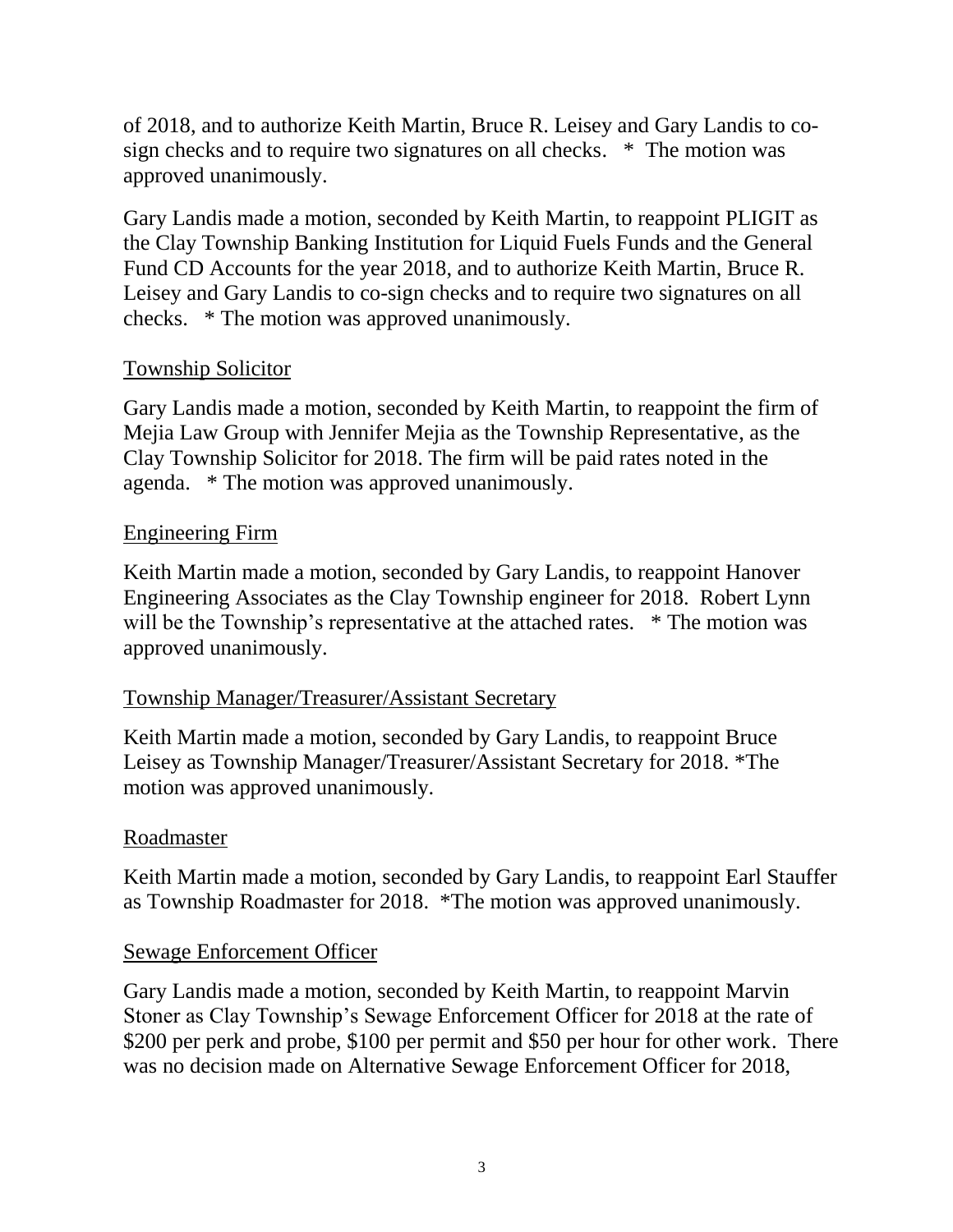Keith Martin and Bruce Leisey will investigate available options. \* The motion was approved unanimously.

## Sewage Treatment Operator

Keith Martin made a motion, seconded by Gary Landis, to reappoint Clean Water, Inc. as operator for the Hopeland Wastewater Treatment Plant for 2018, at the rate of \$1,365 per month which is a 2% increase. \* The motion was approved unanimously.

## Assistant Zoning Officer/ Permit Officer

Keith Martin made a motion, seconded by Gary Landis, to appoint Thomas Zorbaugh as Zoning Officer and Bruce Leisey as Assistant Zoning Officer/ Permit Officer for 2018. \* The motion was approved unanimously.

Building permit applications will be handled through the Township Office and are available Monday through Friday 8:00 AM – 4:30 PM and via online.

## Vacancy Board

Keith Martin made a motion, seconded by Gary Landis, to reappoint Roger Kline, 650 Ridgeview Drive, Ephrata, PA to the Vacancy Board for 2018. \* The motion was approved unanimously.

## Planning Commission

Keith Martin made a motion, seconded by Gary Landis, to reappoint Adrian Kapp, 1345 Forest Hill Rd and Josh Reist, 420 Yummerdall Road to a four year term on the Planning Commission which expires December 31, 2021. \* The motion was approved unanimously.

## Board of Appeals

Keith Martin made a motion, seconded by Gary Landis, to reappoint Jonathan Zimmerman, 1590 Furnace Hill Road and Marvin Martin, 250 W Mt Airy Road and to appoint Josh Reist, 420 Yummerdall Road to the Board of Appeals and E Richard Young as Appeals Board Solicitor. \* The motion was approved unanimously.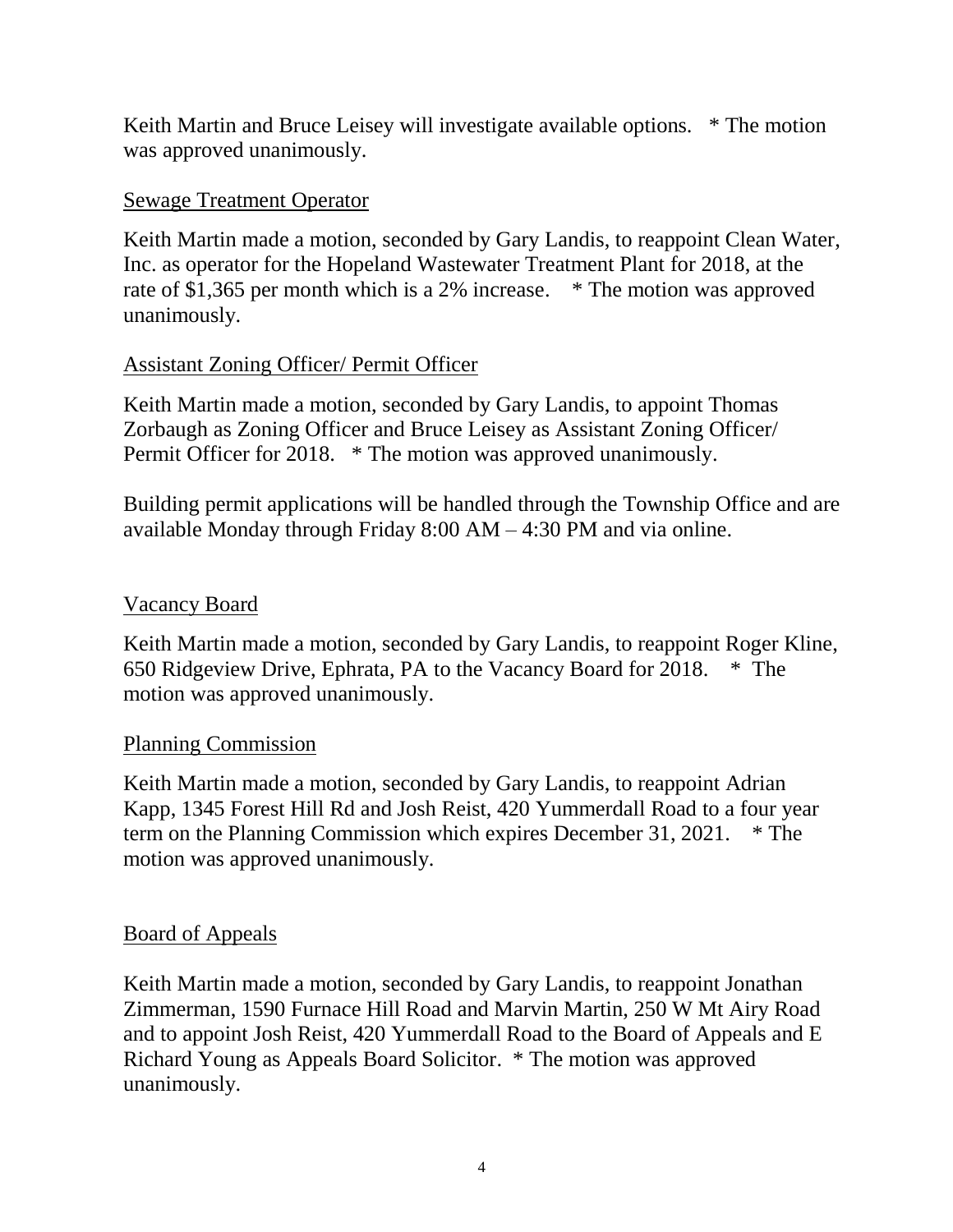## Zoning Hearing Board

Keith Martin made a motion, seconded by Gary Landis, to reappoint Lynn Weaver, 442 Countryside Drive to a three year term on the Zoning Hearing Board which expires on December 31, 2020. \* The motion was approved unanimously.

## Park and Rec Board

Keith Martin made a motion, seconded by Gary Landis, to reappoint Rick Steffy, 35 Elser Drive, to a five year term on the Park and Rec Board which expires on December 31, 2022. \* The motion was approved unanimously.

## Building Inspector/Code Official

Gary Landis made a motion, seconded by Keith Martin, to reappoint Randy Mauer as Building Code Official and Associated Building Inspectors as Clay Township's building inspectors for 2018 at the current rates. \* The motion was approved unanimously.

In anticipation of legislative changes to the PA Building Code Inspection regulations, the Board of Supervisors and Township Staff will revisit the discussion of appointing multiple inspection agencies at the June 2018 Board of Supervisors meeting.

## Redevelopment Authority

Keith Martin made a motion, seconded by Gary Landis, to reappoint Thomas Zeager as citizen representative to the Lancaster County Redevelopment Authority for 2018. \* The motion was approved unanimously.

## Mileage Rate

Keith Martin made a motion, seconded by Gary Landis to set the mileage rate for business use of personal vehicles at the maximum allowable not itemized reimbursement IRS rate which is currently set at \$.545 per mile. \* The motion was approved unanimously.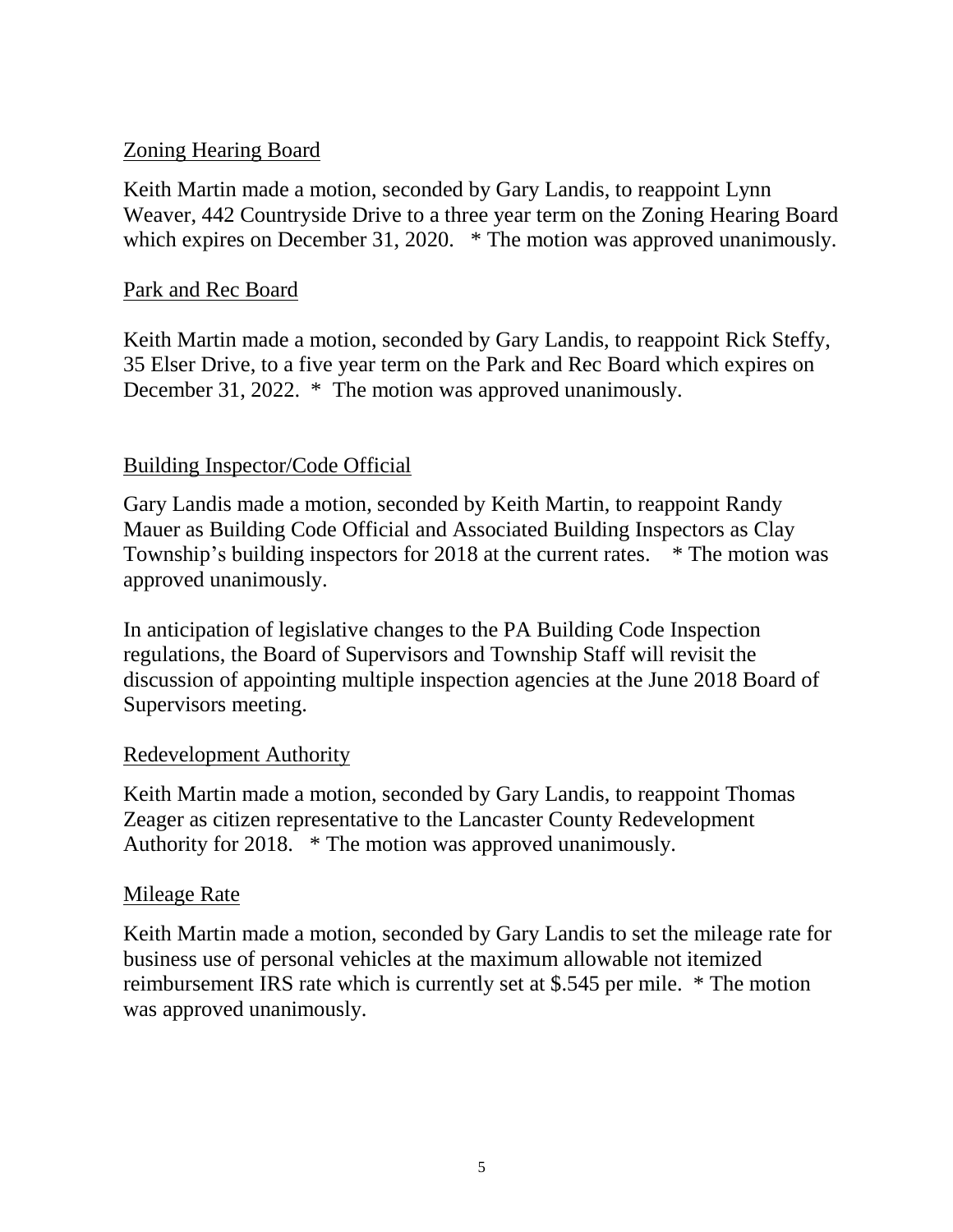## Meeting Schedule

Gary Landis made a motion, seconded by Keith Martin, to maintain the following meeting schedule for 2018. Board of Supervisors  $-2<sup>nd</sup>$  Monday and 3<sup>rd</sup> Tuesday AM; Zoning Hearing Board  $-1^{st}$  Thursday; Planning Commission  $-4^{th}$  Monday; and Park and Recreation the 1<sup>st</sup> Tuesday of each month as printed on the attached sheet. \* The motion was approved unanimously.

Gary Landis made a motion, seconded by Keith Martin to approve a change in the starting time for the Board of Supervisors  $2<sup>nd</sup>$  Monday meeting time from 7:00 PM to 6:30 PM.  $*$  The motion was approved unanimously.

#### Establish Fees

Gary Landis made a motion, seconded by Keith Martin, to adopt the Clay Township Schedule of Fees as included in the packets. \* The motion was approved unanimously.

There was discussion on increasing the fee for a Stormwater Small Project from \$75 to \$175. It was decided to keep the fee the same for now and Township Staff will research number of projects and what effects an increase would have on the budget.

#### Employee Salaries

Gary Landis made a motion, seconded by Keith Martin, to approve 2018 employees' salaries as follows. \* The motion was approved unanimously

It was noted that the increases for 2018 were based on the average wage increase of the Federal Government EO's which Gary Landis indicated was 1.9%.

It was also noted that the Township Manager, Road Master and Zoning Officer were also given an additional .6% to reflect their additional decision-making responsibilities.

| Earl Stauffer       | \$29.42/hour                                    |
|---------------------|-------------------------------------------------|
| Gary Calik          | \$25.99/hour                                    |
| <b>Bruce Leisey</b> | \$2,830.66 bi-weekly                            |
| Tom Zorbaugh        | \$30.75/hour – part time approx. 7 hours a week |
| Wendy Hackman       | \$17.03/hour                                    |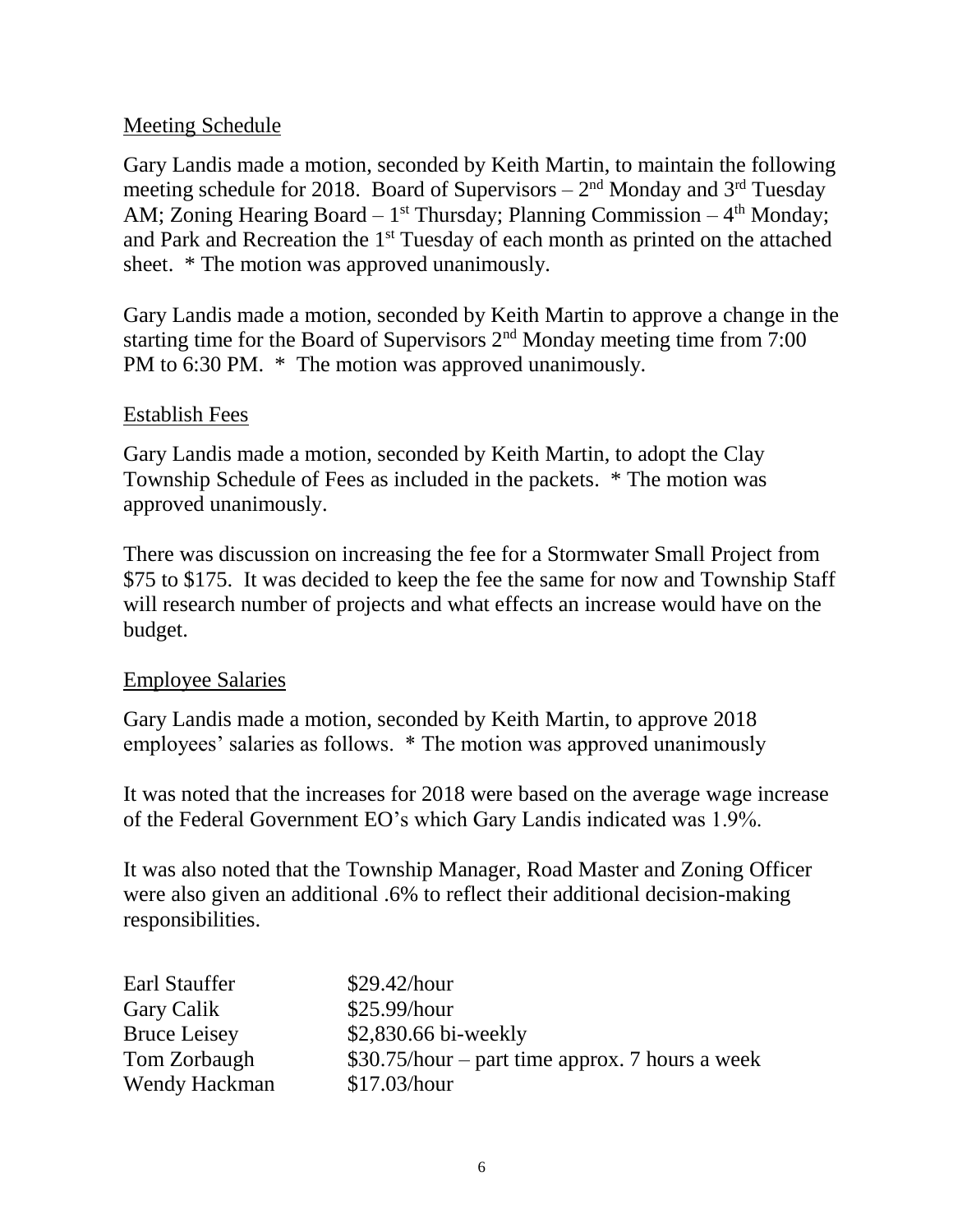| <b>Trudy Fritz</b>                         | $$16.05/hour$ , part time                               |
|--------------------------------------------|---------------------------------------------------------|
| <b>Marvin Stoner</b>                       | \$200 per perk and probe, \$100 per permit and \$50 per |
|                                            | hour for other work performed                           |
| <b>PT Lawn Maint</b>                       | $15.29/h$ our                                           |
| PT Summer Road Maint 12.25/hour (Seasonal) |                                                         |

#### Part-Time Snow Removal – Personnel / Rate

Gary Landis made a motion, seconded by Keith Martin, to reappoint on a parttime as-needed basis Samuel Eberly, 135 W Mt Airy Road, Stevens at a rate of \$19.37/hour and Don Moyer, 565 Hopeland Road, Stevens at a rate of \$18.35/hour for snow removal and road maintenance in 2018. \* The motion was approved unanimously.

### Authority to Employ Supervisors

Keith Martin made a motion, seconded by Gary Landis, to authorize the employment of the Supervisors to perform Public Works duties, Clerical duties, mobile home park inspections and stormwater inspections at a rate set by the Auditors. \* The motion was approved unanimously.

## Treasurer's Bond

Gary Landis made a motion, seconded by Keith Martin, to maintain the Treasurer's Bond amount at \$1,000,000. \* The motion was approved unanimously.

#### Public Officials' Bond

Gary Landis made a motion, seconded by Keith Martin, to maintain the Public Official's Bond amount at \$350,000. \* The motion was approved unanimously.

#### Delegates to PA State Association of Township Supervisors Annual Convention

Keith Martin made a motion, seconded by Tim Lausch, to reappoint Bruce Leisey as voting delegate and Gary Landis as alternate voting delegate for the PSATS annual convention. \* The motion was approved unanimously.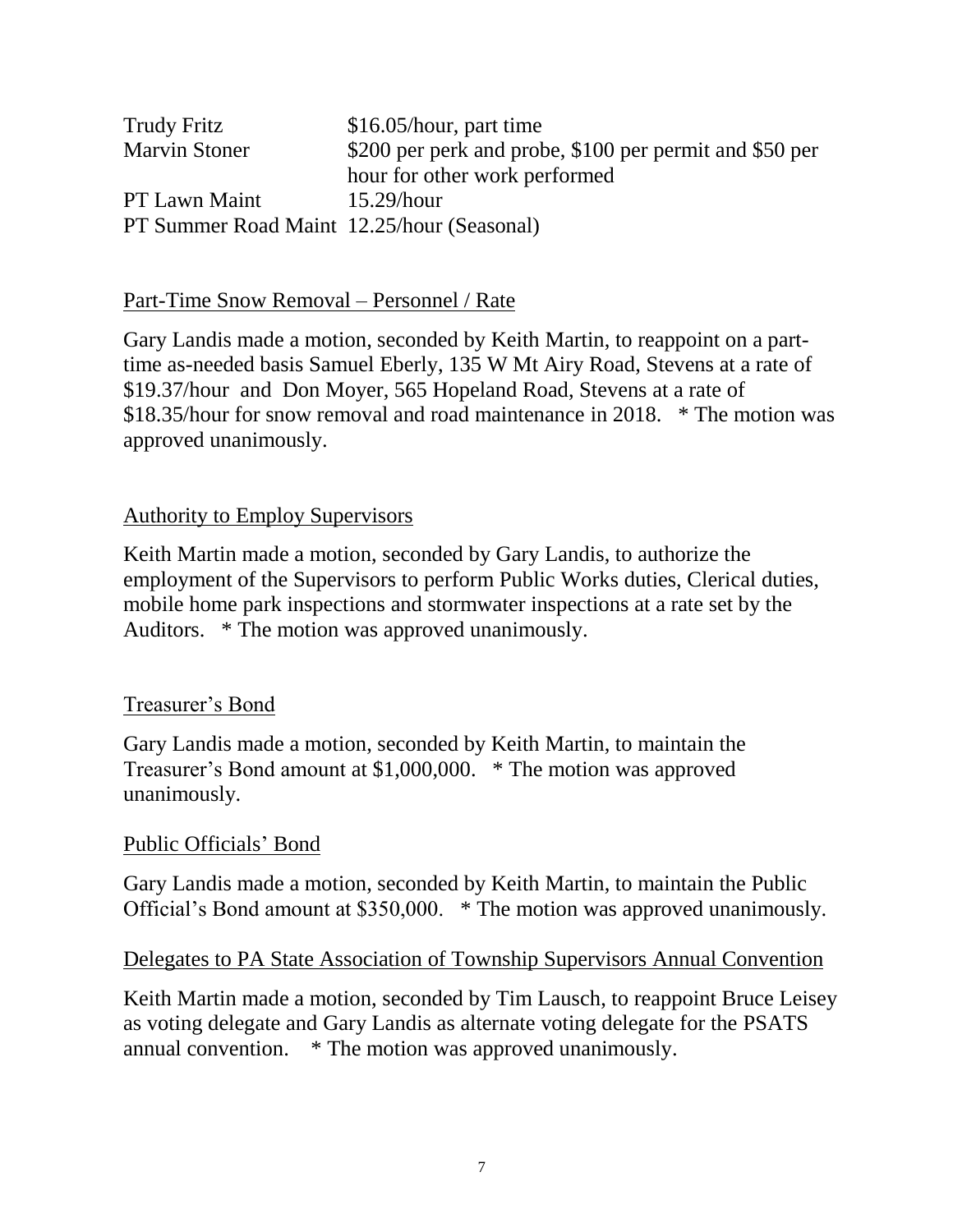## Employee Holidays

Keith Martin made a motion, seconded by Gary Landis, to approve the 2018 holiday schedule for the employees as printed and attached. \* The motion was approved unanimously.

## Sewer Fees

Keith Martin made a motion, seconded by Gary Landis, to keep the sewer fees the same as 2017 (\$405). \* The motion was approved unanimously.

### Building Inspection Fees

Keith Martin made a motion, seconded by Gary Landis to approve the fees included in the packet. \*The motion was approved unanimously.

### Street Lighting Assessment

Keith Martin made a motion, seconded by Gary Landis to approve Resolution # 010218 which maintains the fee for street lights assessment at \$100.00 per year for 2018. \* The motion was approved unanimously.

## Approve Employee Holiday Function

Gary Landis made a motion, seconded by Keith Martin to approve an appreciation function in 2018 for employees, volunteers and families. \* The motion was approved unanimously.